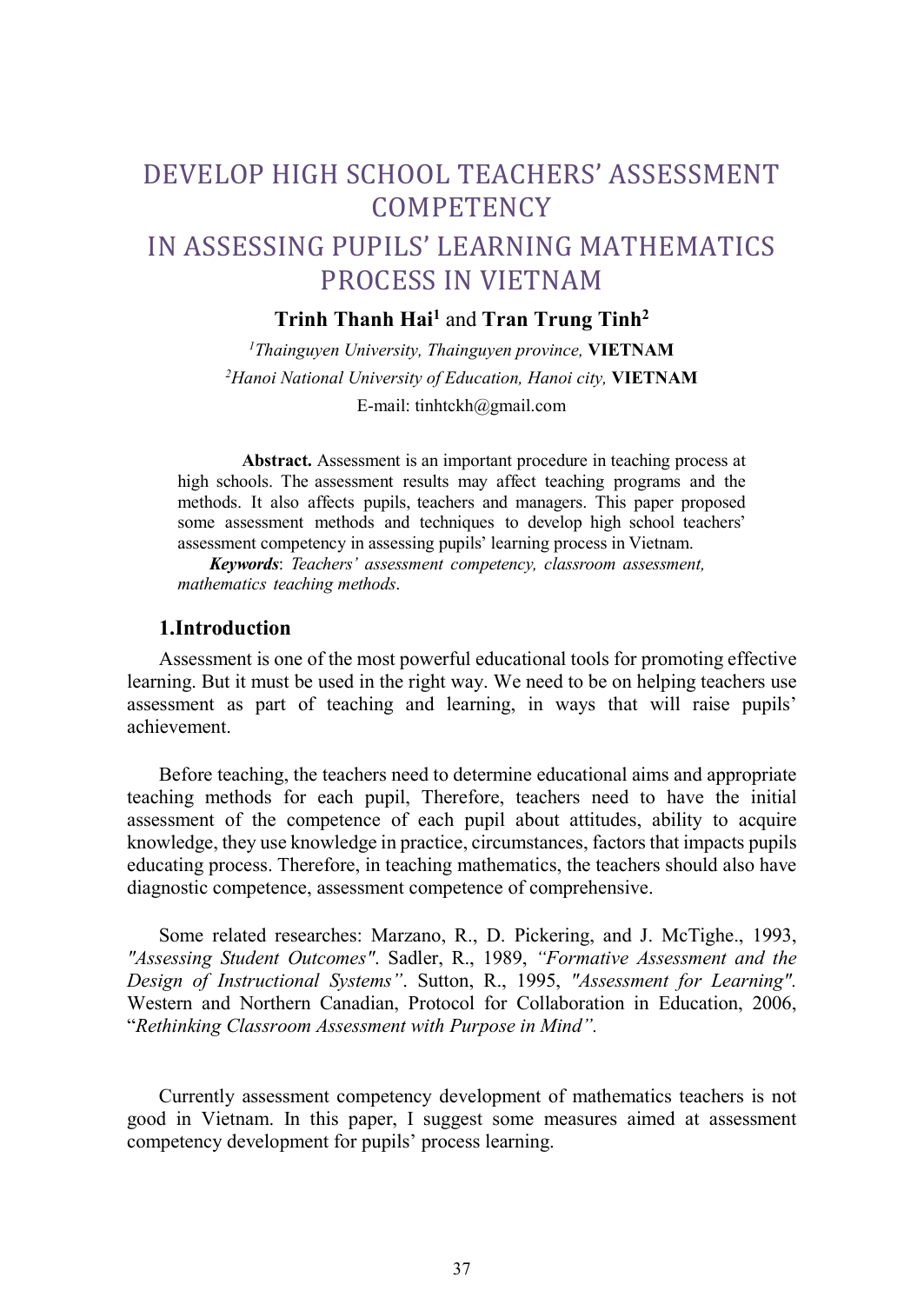## 2.Content

#### 2.1 The teacher's technical assessment for learning process pupils

Assessment as process learning is the use of ongoing self-assessment by pupils in order to monitor their own learning, which is "characterized by pupils reflecting on their own learning and making adjustments so that they achieve deeper understanding."

How often should teachers assess the pupils about applying their knowledge, integrated

skills, thinking, learning attitude, cooperative learning, ...

Teacher assessment should be based on diverse information from multiple sides, teachers assess pupils, pupils self-assess, pupils assess each other, personal assess, assess by group.

Assessment methods and assessment techniques are various. For examples: interview, closed questions, open questions, solve practical problems that involve knowledge, ... We have some of the following assessment methods:

- *Ouestions and answers*: Ask and answer, converse to assess pupils' understanding.
- $\bullet$  *Observation:* Pupils' behaviors and some concrete manifestations in learning process.
- *Check writing:* Objective test and essay test.
- Assessing product of the pupils: By portfolios: collection result, homework, articles, research exercises, ...
- Pupils self-assessment: Pupil self-assessment is more often a device to save the teacher's time than a way of engaging pupils in their own learning.
- Expert opinion: Specialist in the assessment of intellectual functioning.

Today, education aims to pupils' competency, hence, many teaching and learning methods are applied. So a questions emerged: how to evaluate learning process accurately? To cope with this task, teachers need to combine multiple methods and techniques to assess learning process.

| <b>Method</b>                           | <b>Description</b>                                                                   |  |
|-----------------------------------------|--------------------------------------------------------------------------------------|--|
| <b>Gathering Information</b>            |                                                                                      |  |
| <i><u>Ouestioning</u></i>               | Asking focused questions in class to elicit understanding                            |  |
| <i><b>Observation</b></i>               | Systematic observations of pupils as they process ideas                              |  |
| Homework                                | Assignments to elicit understanding                                                  |  |
| Learning conversations<br>or interviews | Investigative discussions with pupils about<br>their<br>understanding and confusions |  |
| Demonstrations.                         | Opportunities for pupils to show their learning in oral                              |  |

|  | Table 1. Assessment Tool Kit [1] |  |  |
|--|----------------------------------|--|--|
|--|----------------------------------|--|--|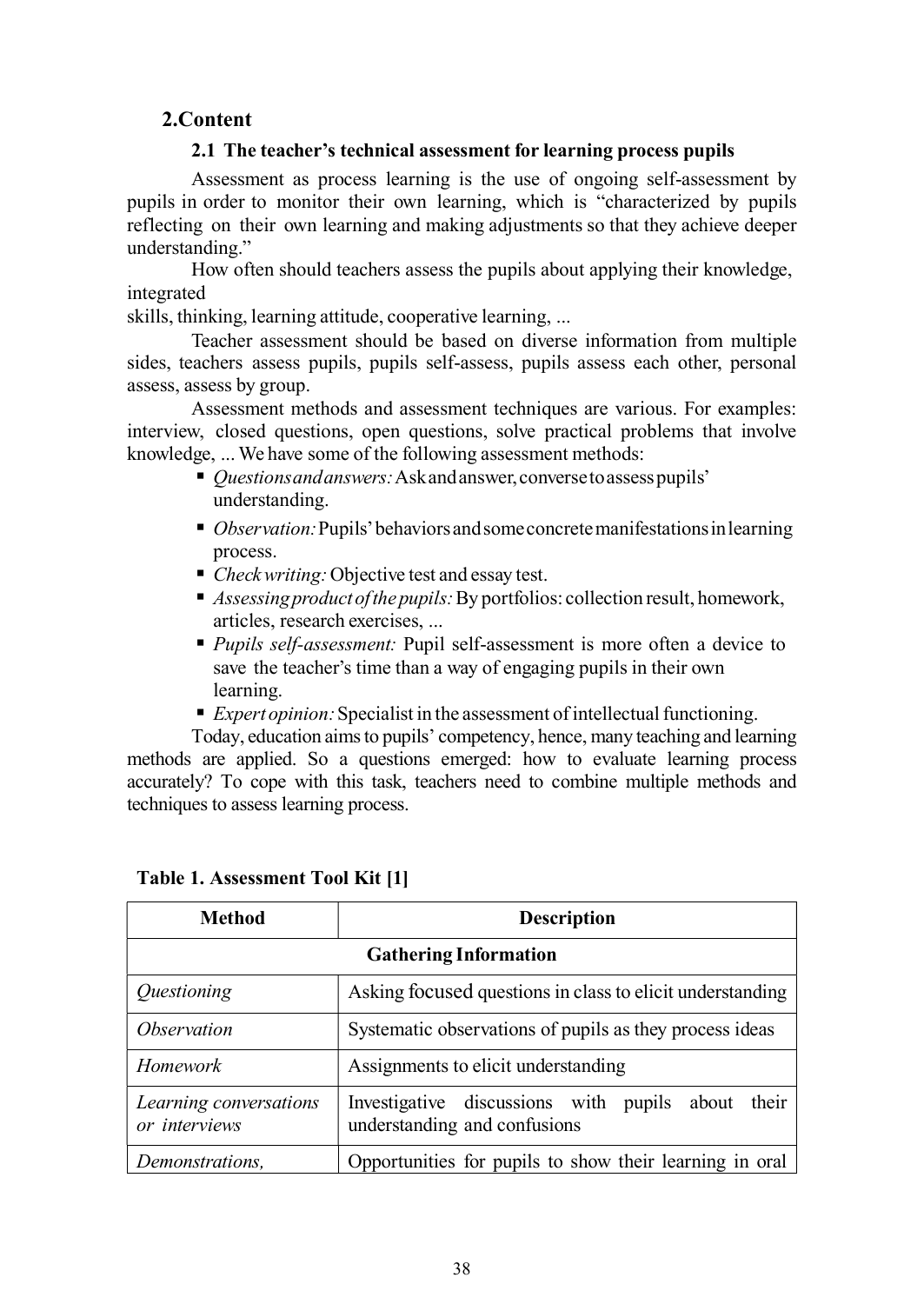| presentations                   | and media performances, exhibitions                                                                                                                  |  |
|---------------------------------|------------------------------------------------------------------------------------------------------------------------------------------------------|--|
| Quizzes, tests,<br>examinations | Opportunities for pupils to show their learning through<br>written response                                                                          |  |
| Rich assessment tasks           | pupils<br>Complex tasks that<br>encourage<br>show<br>to<br>connections that they are making among concepts they<br>are learning                      |  |
| Computer-based<br>assessment    | Systematic and adaptive software applications connected<br>to curriculum outcomes                                                                    |  |
| Simulations,<br>docudramas      | Simulated or role-playing tasks that encourage pupils to<br>show connections that they are making among concepts<br>they are learning                |  |
| Learning logs                   | Descriptions pupils maintain of the process they go<br>through in their learning                                                                     |  |
| Projects and<br>investigations  | Opportunities for pupils to show connections in their<br>learning through investigation and production of reports<br>or artifacts                    |  |
|                                 | <b>Interpreting Information</b>                                                                                                                      |  |
| Developmental continua          | Profiles describing pupil learning to determine extent<br>of learning, next steps, and to report progress and<br>achievement                         |  |
| Checklists                      | Descriptions of criteria to consider in understanding<br>pupils' learning                                                                            |  |
| Rubrics                         | Descriptions of criteria with gradations of performance<br>described and defined                                                                     |  |
| Reflective journals             | Reflections and conjecture pupils maintain about how<br>their learning is going and what they need to do next                                        |  |
| Self-assessment                 | in which pupils reflect<br>their<br>Process<br>on<br>own<br>performance and use defined criteria for determining the<br>status of their learning     |  |
| Peer assessment                 | Process in which pupils reflect on the performance of<br>their peers and use defined criteria for determining the<br>status of their peers' learning |  |
| <b>Record - Keeping</b>         |                                                                                                                                                      |  |
| Anecdotal records               | Focussed, descriptive records of observations of pupil<br>learning over time                                                                         |  |
| Student profiles                | Information about the quality of pupils' work in relation<br>to curriculum outcomes or a pupil's individual learning                                 |  |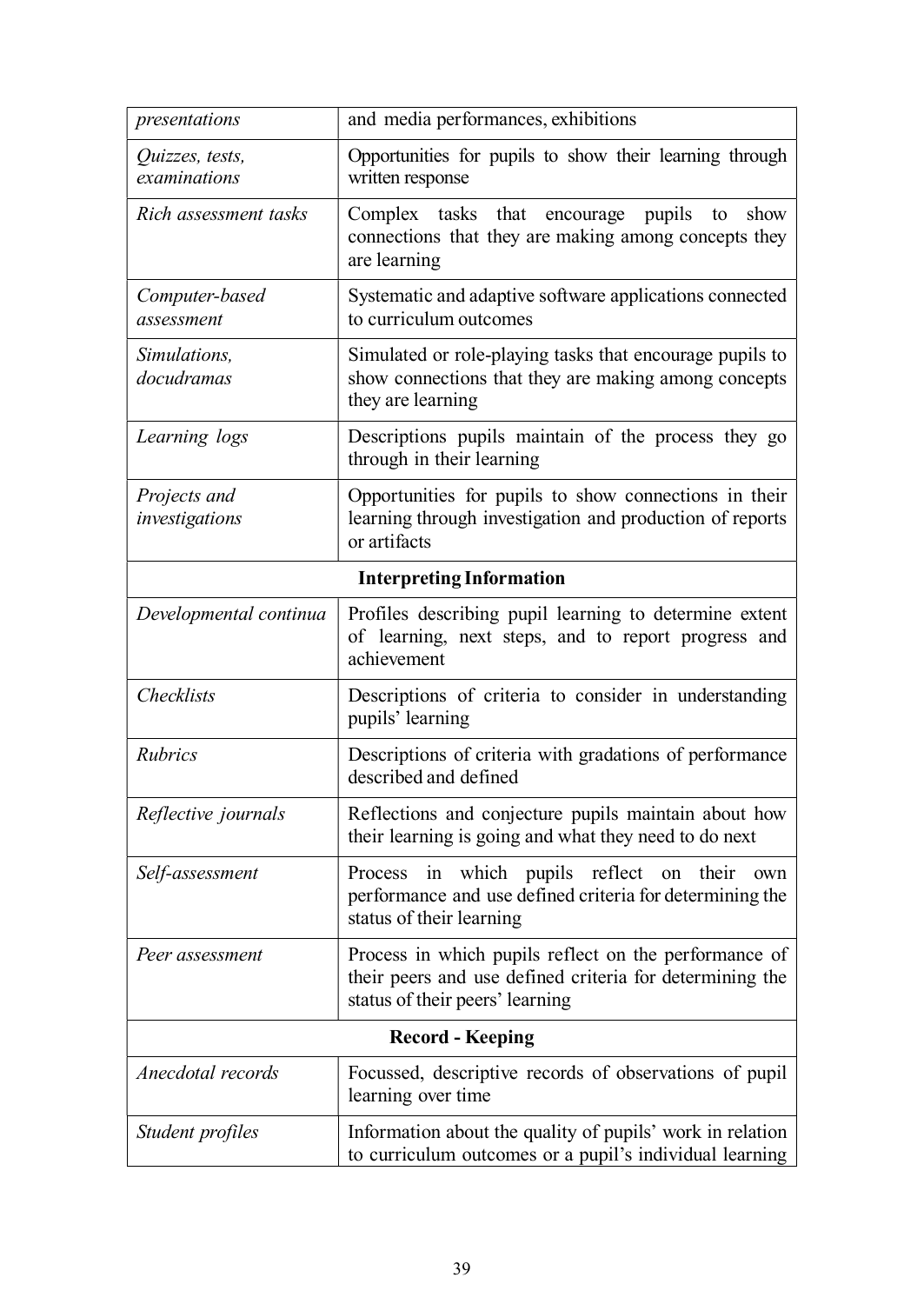|                                             | plan                                                                                                                           |  |
|---------------------------------------------|--------------------------------------------------------------------------------------------------------------------------------|--|
| <i>Video or audio tapes,</i><br>photographs | Visual or auditory images that provide artifacts of pupil<br>learning                                                          |  |
| Portfolios                                  | collection of their work<br>Systematic<br>that<br>demonstrates accomplishments, growth,<br>and reflection about their learning |  |
| Communicating                               |                                                                                                                                |  |
| Demonstrations,<br>presentations            | Formal pupil presentations to show their learning to<br>parents, judging panels, or others                                     |  |
| Parent-pupil-teacher<br>conferences         | Opportunities for teachers, parents, and pupils to examine<br>and discuss the pupil's learning and plan next steps             |  |
| Records of achievement                      | Detailed records of pupils' accomplishment in relation to<br>the curriculum outcomes                                           |  |
| Report cards                                | Periodic symbolic representations and brief summaries<br>of pupil learning for parents                                         |  |
| Learning and<br>assessment newsletters      | Routine summaries for parents, highlighting curriculum<br>outcomes, pupil activities, and examples of their learning           |  |

#### 2.2 Measures to help teacher's assessment learning process of pupils

#### 2.2.1. Planning for assessment technical

Careful planning is required to ensure that there are logical connections among the purpose, methods, and use of the results. Classroom assessment is planned in relation to purpose and in alignment with curriculum and instruction.

Curriculum, assessment, instruction, and learning are interconnected and interact in an iterative and sometimes (but not always) cyclical process. All four need to be aligned and coherent for the learning to be effective and meaningful.

The process of planning is what provides a blueprint that centers on the purpose, makes the connections explicit, and creates a coherent organizational structure. Against this blueprint teacher can constantly question their strategies: Are my strategies still appropriate and aligned? Do I need to make adjustments or perhaps even shift direction? Although teachers do not need to adhere strictly to their plans, without proper planning it is difficult to ensure balance and coherence.

Section next outlines a set of planning considerations for designing and using assessment for learning, assessment as learning, and assessment of learning.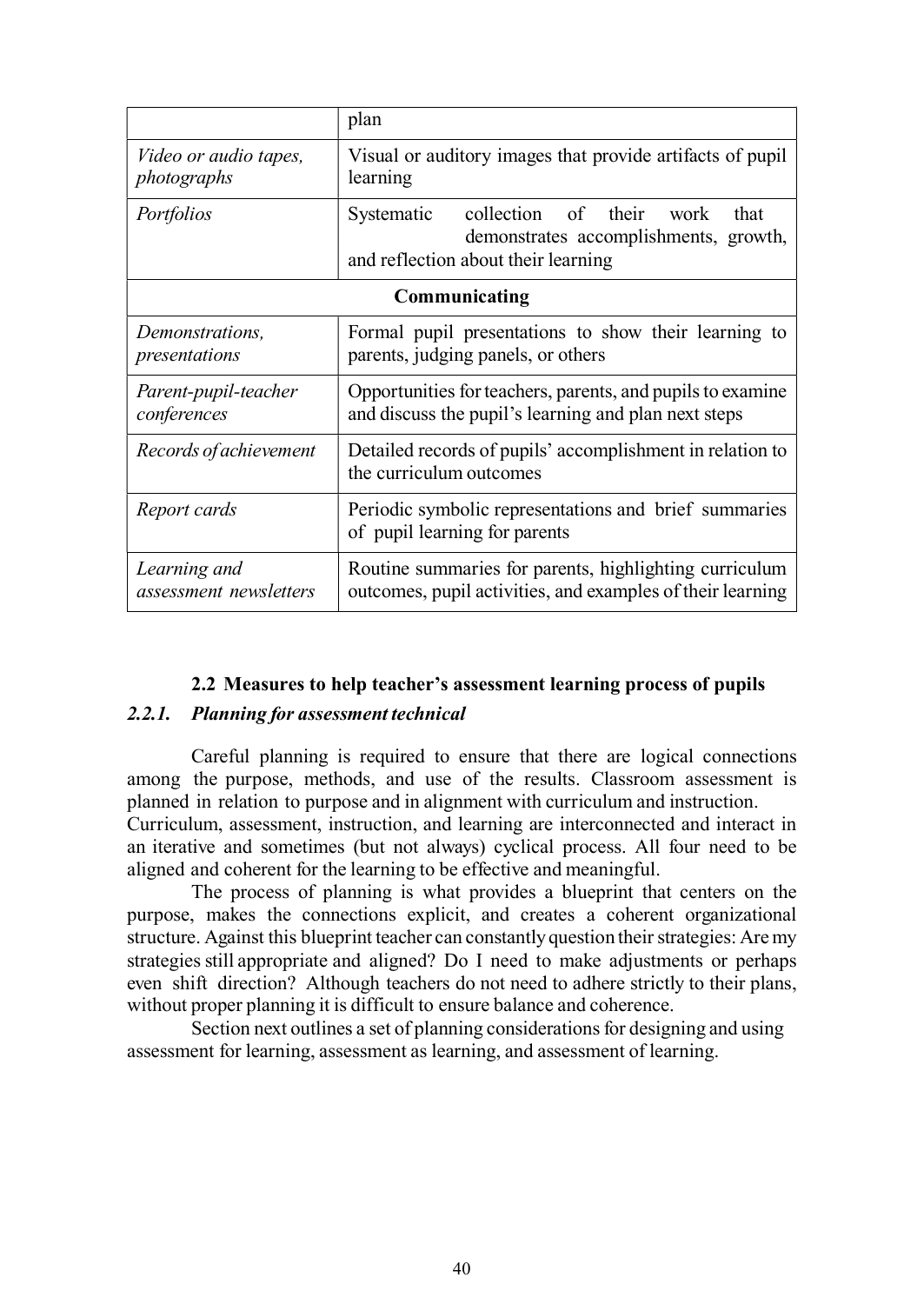| Why am I assessing?                                       | To enable teachers to determine next steps in advancing pupils<br>learning                                                                                                                                                                                                                                            |
|-----------------------------------------------------------|-----------------------------------------------------------------------------------------------------------------------------------------------------------------------------------------------------------------------------------------------------------------------------------------------------------------------|
| What am I assessing?                                      | Each pupil's progress and learning needs in relation to the<br>curricular outcomes                                                                                                                                                                                                                                    |
| What assessment                                           | A range of methods in different modes that make pupils' skills                                                                                                                                                                                                                                                        |
| method should I use?                                      | and understanding visible                                                                                                                                                                                                                                                                                             |
| <b>How can I ensure</b><br>quality in this<br>assessment? | Accuracy and consistency of observations<br>and<br>interpretations of pupil learning<br>Clear, detailed learning expectations<br>Accurate, detailed notes for descriptive feedback to each<br>pupil                                                                                                                   |
| How can I use the<br>information from this<br>assessment? | Provide each student with accurate descriptive feedback to<br>further his or her learning<br>Differentiate instruction by continually checking where<br>each pupil is in relation to the curricular outcomes<br>Provide parents or guardians with descriptive feedback<br>about pupil learning and ideas for support. |

Table.2. Summary of planning assessment for learning [1]

## Reference Points

Curriculum learning outcomes or, for some pupils, learning outcomes of an individualized learning plan, are the reference points for assessment for learning. They serve as guides in providing feedback and in planning instruction. Learning expectations that are clear and detailed, with exemplars and criteria that differentiate the quality and the changes along the learning continuum, enable teachers to accurately consider each pupils' work in relation to these expectations.

## 2.2.2. Using assessment techniques in teaching

Alternative assessment techniques have been part of the educational landscape for several decades, and, although many of them seem to have been adopted, significant changes in process learning. Some of the technical used in process learning assessment ([1-4]):

#### Fuzzy point

This technique helps teachers to determine the lesson's important points which pupils have missed by making them write down difficulties they encountered. Apply this technique as follow:

- Handout answer sheets, pupils have three minutes to complete. Depend on use purposes, pupils could answer as anonymous or not.
- This technique should not be used after every lessons, or it may become monotonic and return useless information.

#### Quick survey questions table

This technique is very usefull for it encourage pupils to be more active. Quick answer sheets could be used after a lesson or at the start of a new lesson. Pupils answers if the purposes of the lesson have been archived or not and which part needed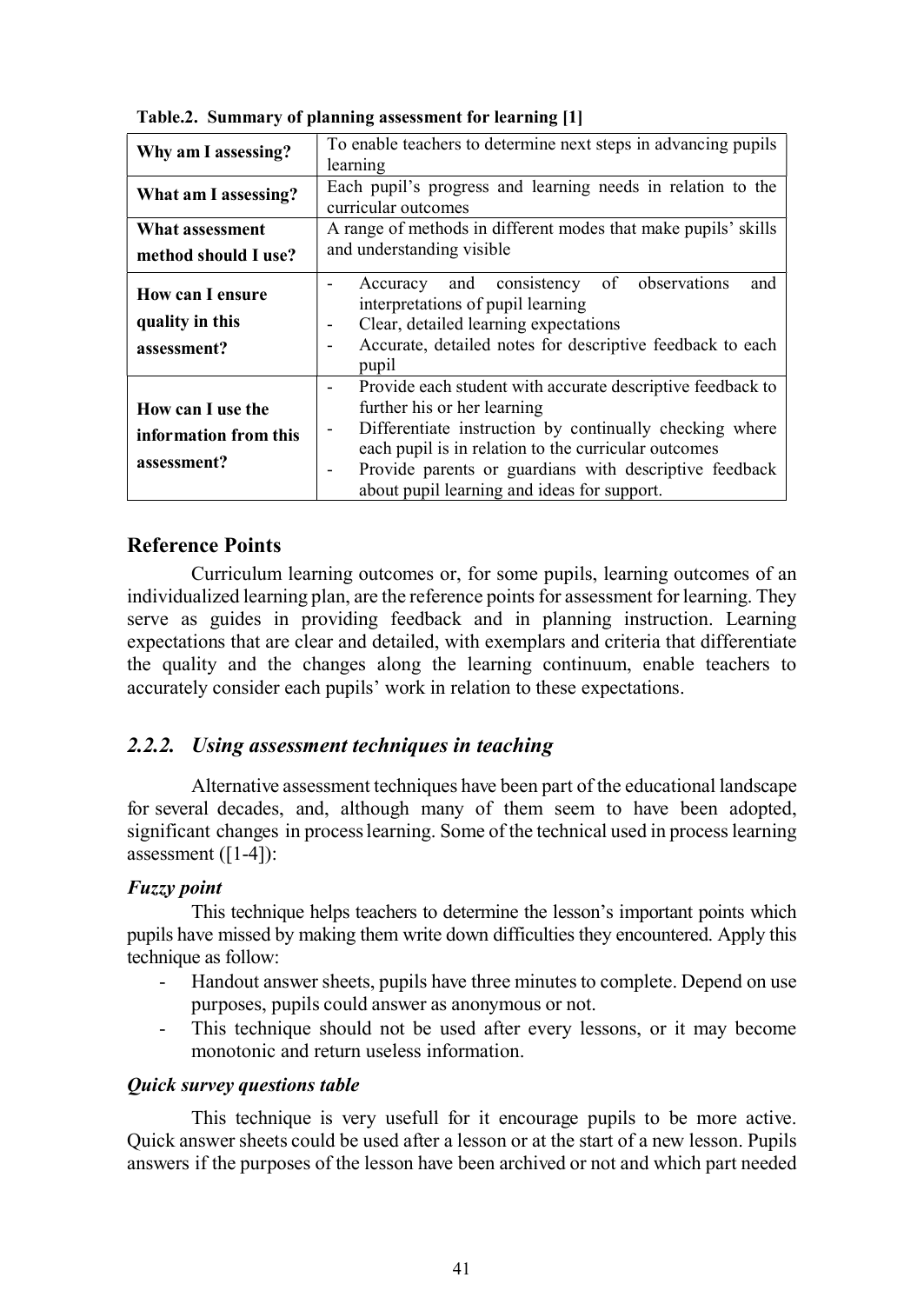to be reviewed.

## Lists table

- Use this technique to assessing pupils' memorization.
- Use right after the lesson or after review.
- Need to limit some answer chooses and/or time.
- Review answer sheets, compare pupils' answers with teachers' expectations. Based on the results, teachers could help improve pupils. Note: This technique only help discover pupils' memorization. It doesn't show how much they understand.

## Apply table

- This technique show weather pupils understand the contents or not.
- Use after the lesson. Teachers handout answer sheets, pupils are given 10 minutes to answer.
- The results show how well pupils memorize and apply the lesson.
- If there are any arguments, teachers could discuss with class.

## Matrix memo

- Teachers could use a matrix with any rows and columns, fill in the titles and let pupils fill the appropriate contents. This technique's purpose is to assess pupils' memorizing and information classification abilities.
- This technique could be used right after the lesson or after review as a preassessment.
- Set time limit (10 minutes for example) guild pupils to answer.
- While review answer sheets, teachers should take note pupils' advantages and disadvantages.

## Diary writing class and forum share and experiences forum

In order to reduce difficulties, writing diary is a good method for teachers to selfadjust. This method is recommended to use with some another popular methods in teaching process.

## Summary assessment

Summary technique shows pupils' learning and helps developed communicating skills.

- This technique is most effectively used in class; it could also be used as homework.
- Pupils need to practice this technique under the help of teachers before they could use them effectively.
- Pupils could keep a copy of answer sheets for further study.

## 2.2.3. Changing learning activities of pupils through assessment tests

Based on research, teachers focus on process pupils' tests. When encounter pupils' mistakes, teachers do as follow:

Step 1: Mark the mistakes; Step 2: Take note in diary and point out the reason of the mistakes; Step 3: Explain; Step 4: Correct; Step 5: Correct some typical mistakes in class.